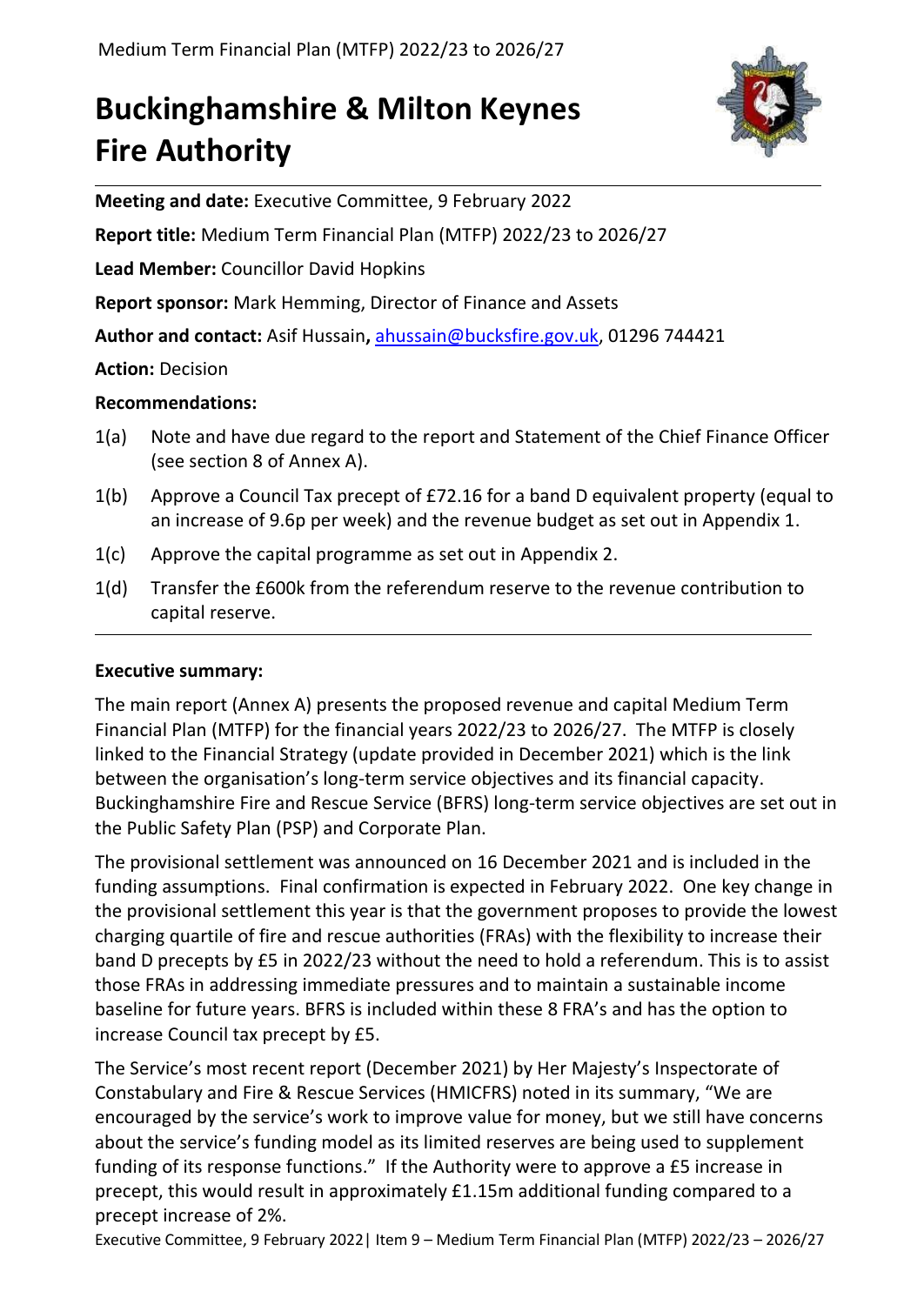The additional funding would predominantly be utilised to recruit additional Firefighters to build its response functions. Furthermore, the Fire Authority would be able to increase the revenue contributions to capital which would build the reserves that are used for funding the capital programme, in the process addressing another concern raised within the HMICFRS report.

Key assumptions are detailed in Section 4 of Annex A and are based on information received to date.

The distribution formulas used to allocate government funding need to be revisited and therefore the Department for Levelling Up, Housing and Communities (DLUHC) have provided a one-year settlement. This will give them the opportunity to review these formulas and ensure they are updated and reflected in future funding allocations. Revenue support grant will increase in line with the change in the Consumer Price Index (CPI) between September 2020 and September 2021. Business rates multiplier will be frozen, but services will be compensated the difference between the freeze and the increase expected in line with Retail Price Index. The exception to this is the pension grant funding, which is a flat-cash settlement.

An additional £822m unringfenced Services grant will be distributed to all tiers of government. This grant is for 2022/23 only and the government will work with the sector on how they distribute this funding from 2023/24 onwards. The funding is in recognition of the range of vital services delivered by all tiers of the government across the country. This grant will be unringfenced with local authorities best placed to understand local priorities. Included within this grant is the funding relating to the increase in costs relating to employer National Insurance contributions which the Government confirmed that they would fully fund for the government sector. Indicative figures published 16 December 2021 show that Buckinghamshire Fire and Rescue Service will receive £0.355m, which has been reflected in the projections presented under the heading Services Grant.

Council tax collection funds were adversely impacted since the start of the Pandemic whereby the tax base reduce by 0.65% in 2021/22. However, the latest projections show a recovery in the collection fund with a projected growth of 2.19% in the tax base.

Uncertainty persists regarding pensions following the ruling in December 2018 that the transitional arrangements introduced for the firefighters' schemes in 2015 were discriminatory. At the employment tribunal hearing on 18 December 2019, it was ruled that the claimants, members of the 1992 and 2006 firefighters' pension schemes, are now entitled to be treated as if they have remained members of their original pension scheme. The Executive Committee have adopted the immediate detriment framework in November 2021 and BFRS are currently processing claims from members who want to be treated as if they remained on their original pension scheme. It is expected that this will increase the longer-term costs of the firefighters' schemes, although it is not yet possible to quantify the impact.

As well as the uncertainty regarding pensions noted above, there is also uncertainty regarding the upcoming Fair Funding Review, Urban Search and Rescue funding and funding for Firelink and Emergency Services Mobile Communications Programme.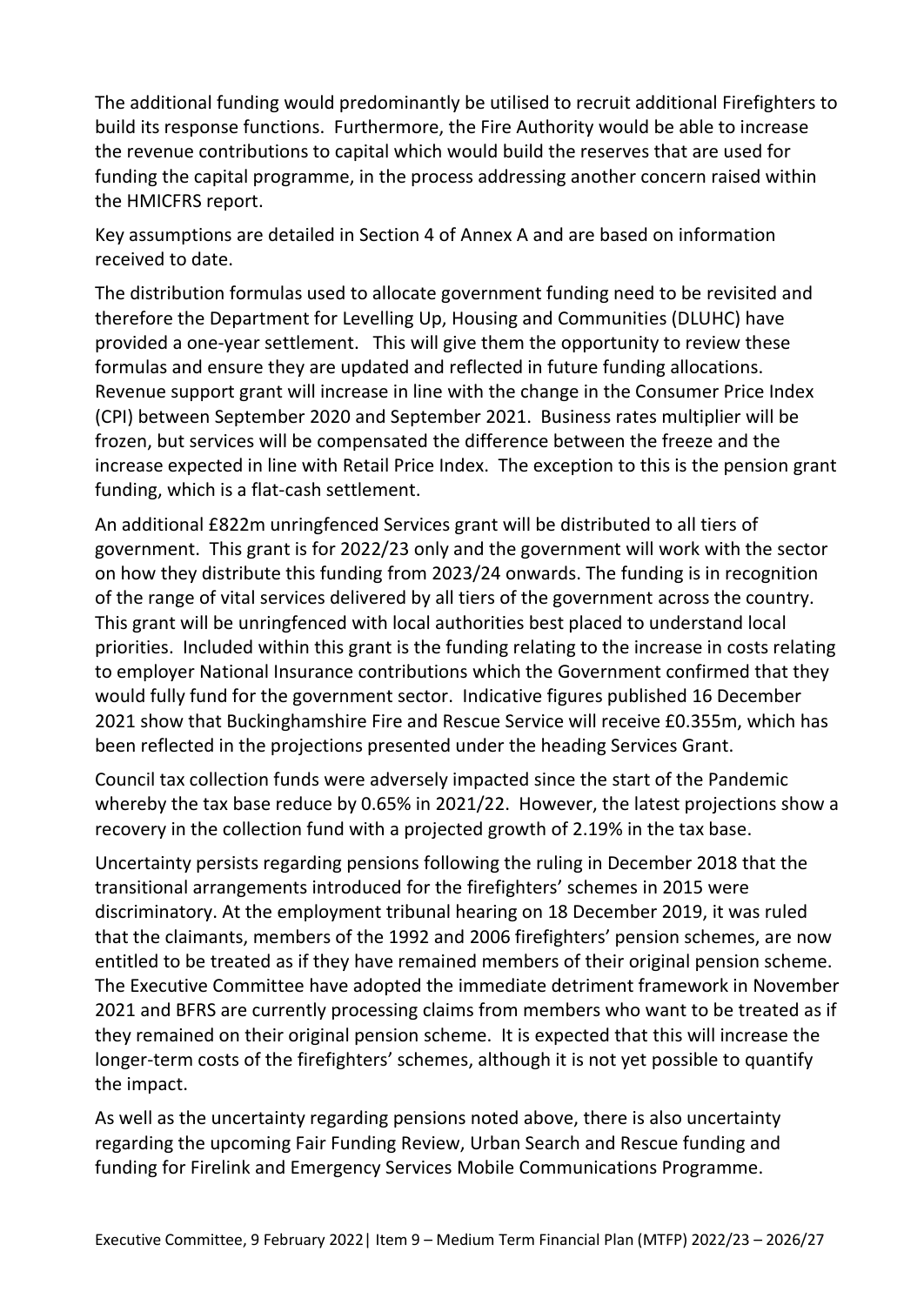This year officers continued with the incremental budgeting approach when developing the budget proposal for 2022/23. The budget setting process was scrutinised by Officers and Members to ensure only proposals which added value for money and in line with the Corporate Plan and PSP priorities were approved.

The revenue budget for 2022/23 and indicative figures for future years are shown in Appendix 1.

It should also be noted that the figures for council tax and business rates are provisional. The statutory deadline for the billing authorities to provide this information to the Authority is 31 January 2022. Any changes to the figures will be presented in a revised Appendix 1 at the meeting.

Appendix 2 shows the latest summary of the capital programme for 2021/22 and approved schemes for the following years.

Appendix 3 provides further detail on the level of council tax chargeable for each band if the Authority accepts the recommendation to increase the band D by £5.

**Financial implications:** All financial implications are shown in the main body of the report.

**Risk management:** Management of financial resources is a key risk to the Authority. By projecting forward and monitoring the financial plans, BFRS are in a better position to avoid and mitigate the risk of adverse financial consequences.

**Legal implications:** The Local Government Act 2003 gives the responsible finance officer, namely the Chief Finance Officer of the Combined Fire Authority under s112 of the Local Government Finance Act 1988, the responsibility to report to Members of the Authority on their assessment of the robustness of the estimates used within the budget and on the adequacy of reserves.

Members must have regard to the report of the Chief Finance Officer in respect of the above and the highlighted associated risks before considering the recommendations as set out in the report.

**Privacy and security implications:** No direct impact.

**Duty to collaborate:** No direct impact.

**Health and safety implications:** No direct impact.

**Environmental implications:** No direct impact.

**Equality, diversity, and inclusion implications:** No direct impact.

**Consultation and communication:** None.

#### **Background papers:**

Medium Term Financial Plan (MTFP) 2021/22 to 2025/26 and Revised Appendices, Fire Authority, 17 February 2021:

<https://bucksfire.gov.uk/documents/2021/02/item-7b-mtfp.pdf/>

<https://bucksfire.gov.uk/documents/2021/02/item-7b-revised-appendices-1-and-2.pdf/>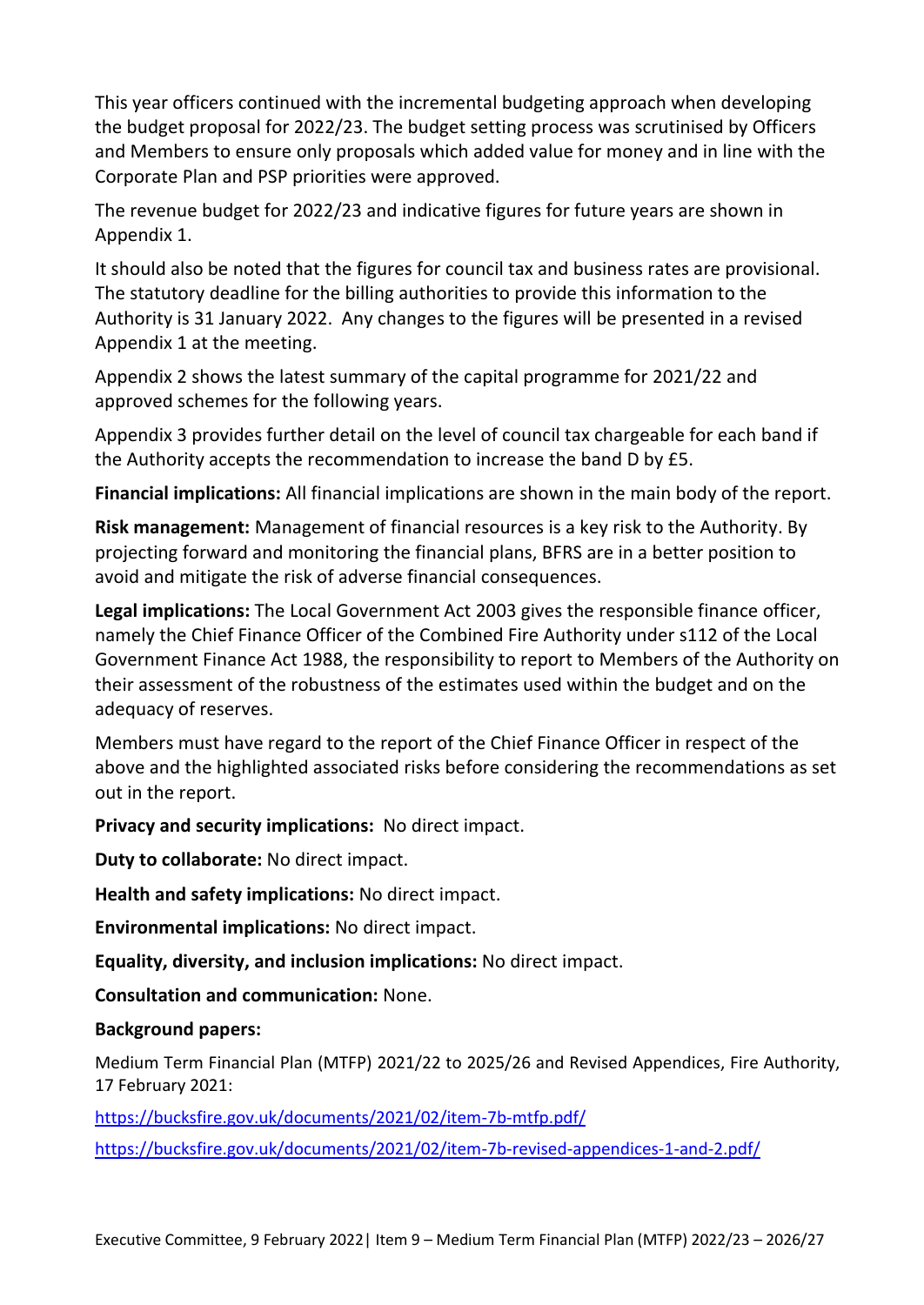| <b>Appendix</b>       | Title                                                                                                                            | <b>Protective</b><br><b>Marking</b> |
|-----------------------|----------------------------------------------------------------------------------------------------------------------------------|-------------------------------------|
| Annex A               | Medium Term Financial Plan 2022/23 to 2026/27                                                                                    |                                     |
| Appendices<br>$1 - 3$ | Appendix 1 – MTFP Budget Model and Reserves Position<br>Appendix 2 – Capital Programme Summary<br>Appendix 3 - Council Tax Rates |                                     |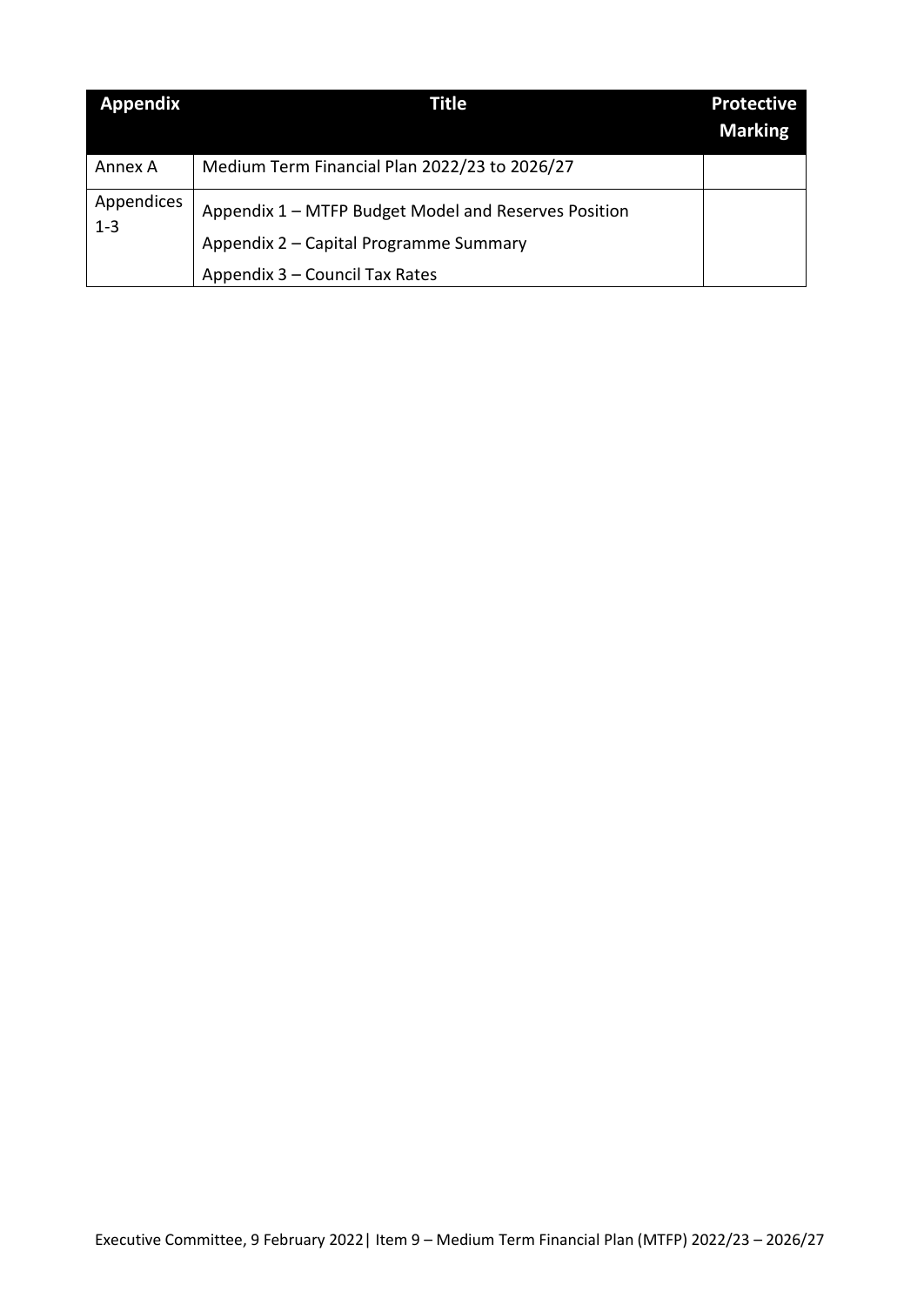# **Annex A – Medium Term Financial Plan (MTFP) 2022/23 to 2026/27**

## **1. Introduction**

- 1.1. The purpose of this report is to present the proposed revenue and capital Medium Term Financial Plan (MTFP) 2022/23 to 2026/27.
- 1.2. The MTFP is closely linked to the Financial Strategy which is the link between the organisation's long-term service objectives and its financial capacity. BFRS long-term service objectives are set out in the Public Safety Plan (PSP) and Corporate Plan. The PSP sets out the strategic approach to the management of risk in the communities BFRS serve. The Corporate Plan sets out how BFRS intend to equip and develop the organisation and its people to meet the challenges faced by the service. The MTFP details the resources available to facilitate these plans.
- 1.3. As part of the Fire Authority's Terms of Reference and MTFP, the Authority reviews and sets a balanced budget each year in line with corporate priorities. The MTFP is expressed as a detailed annual budget for the first year, with outline indicative budgets for the following four years.
- 1.4. Under Section 25 of the Local Government Act 2003 the Chief Finance Officer (as S.112 Chief Finance Officer of the Local Government Finance Act 1988) is required to report to Members on:
	- The robustness of the estimates made for the purposes of the calculations of the budget
	- The adequacy of the proposed financial reserves
- 1.5. The Local Government Act 2003 requires that Members have regard to the report in making their decisions (see section 8).
- 1.6. Section 42A of the Local Government Finance Act 1992 also requires the Authority to have regard to the level of reserves for meeting estimated future expenditure when calculating the net budget requirement.

## **2. Local Government Finance Settlement 2022 to 2023**

- 2.1. The distribution formulas used to allocate government funding need to be revisited and therefore the Department for Levelling Up, Housing and Communities (DLUHC) have provided a one-year settlement. This will give them the opportunity to review these formulas and ensure they are updated and reflected in future funding allocations. Revenue support grant will increase in line with the change in the Consumer Price Index (CPI) between September 2020 and September 2021. Business rates multiplier will be frozen, but services will be compensated the difference between the freeze and the increase expected in line with Retail Price Index. The exception to this is the pension grant funding, which is a flat-cash settlement and expected to be included in future years' (2022/23 onwards) settlement funding assessment and subject to review as part of a future multiple year comprehensive spending review
- 2.2. An additional £822m unringfenced Services grant will be distributed to all tiers of government. The grant is for 2022/23 only and the government will work with the sector on how they distribute this funding from 2023/24 onwards. The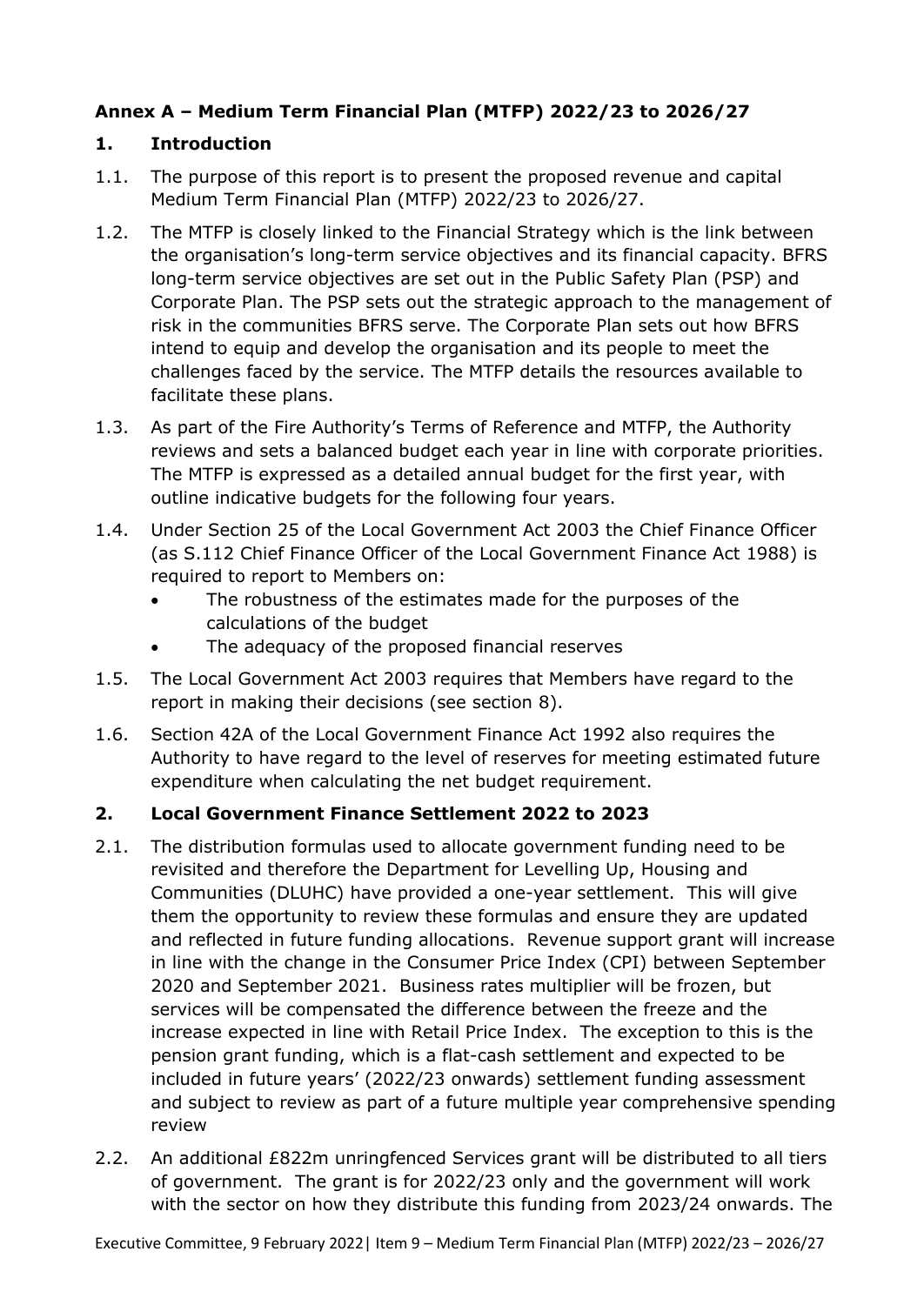funding is in recognition of the range of vital services delivered by all tiers of the government across the country. This grant will be unringfenced with local authorities best placed to understand local priorities. Included within this grant is the funding relating to the increase in costs relating to employer National Insurance contributions which the Government confirmed that they would fully fund for the government sector. Indicative figures published 16 December 2021 show that Buckinghamshire Fire and Rescue Service will receive £0.355m, which has been reflected in the projections under the heading Services Grant

- 2.3. The pension grant funding, which is a flat-cash settlement will be funded for 2022/23.
- 2.4. As part of this year's announcement, the Government published headline changes in core spending power between 2021/22 and 2022/23 for every authority. The headline change published for Buckinghamshire Fire and Rescue Service was an increase of 4.2%.
- 2.5. This headline increase assumes:
	- That the growth in council tax base between 2021/22 and 2022/23 will be 1.0% (actual increase was 2.19%).
	- That the Authority will increase its Band D council tax in 2021/22 by 1.99%.
- 2.6. However, changes in core spending power are expressed in cash-terms. The annual rate of inflation as of November 2021 was 5.1% (CPI) or 7.1% (RPI). A cash-terms increase of 4.2% in this economic context represents a real-terms decrease in core spending power.
- 2.7. If the two assumptions noted in paragraph 2.5 are updated to reflect the actual increase in the council tax base, and to include the recommendation to increase the Band D council tax by £5, the cash-terms increase in core spending power would be 9.2%. Taking into account the inflation rates noted in paragraph 2.6, this would represent a modest real term increase in core spending power.

#### **3. Council Tax and Business Rates**

- 3.1. In publicly declaring core spending power figures, the Government has clearly set an expectation that local authorities will continue to increase council tax every year by the maximum amount permissible.
- 3.2. The difference between a £5 increase in the precept and a 2% precept increase for 2022/23 is just over £1.15m for the year. This is approximately equivalent to the cost of employing twenty-three wholetime firefighters.
- 3.3. Council tax was increased by 1.99% in 2020/21 and by 1.99% in 2021/22.
- 3.4. One key change in the provisional settlement this year is that the government proposes to provide the lowest charging quartile of fire and rescue authorities (FRAs) with the flexibility to increase their band D precepts by £5 for one year only in 2022/23. This is to assist those FRAs in addressing immediate pressures and to maintain a sustainable income baseline for future years. BFRS is included within these 8 FRA's and has the option to increase Council tax by £5.
- 3.5. The Authority currently sets a band D equivalent precept of £67.16 per annum (approx. £1.29 per week). This is significantly below the national average (of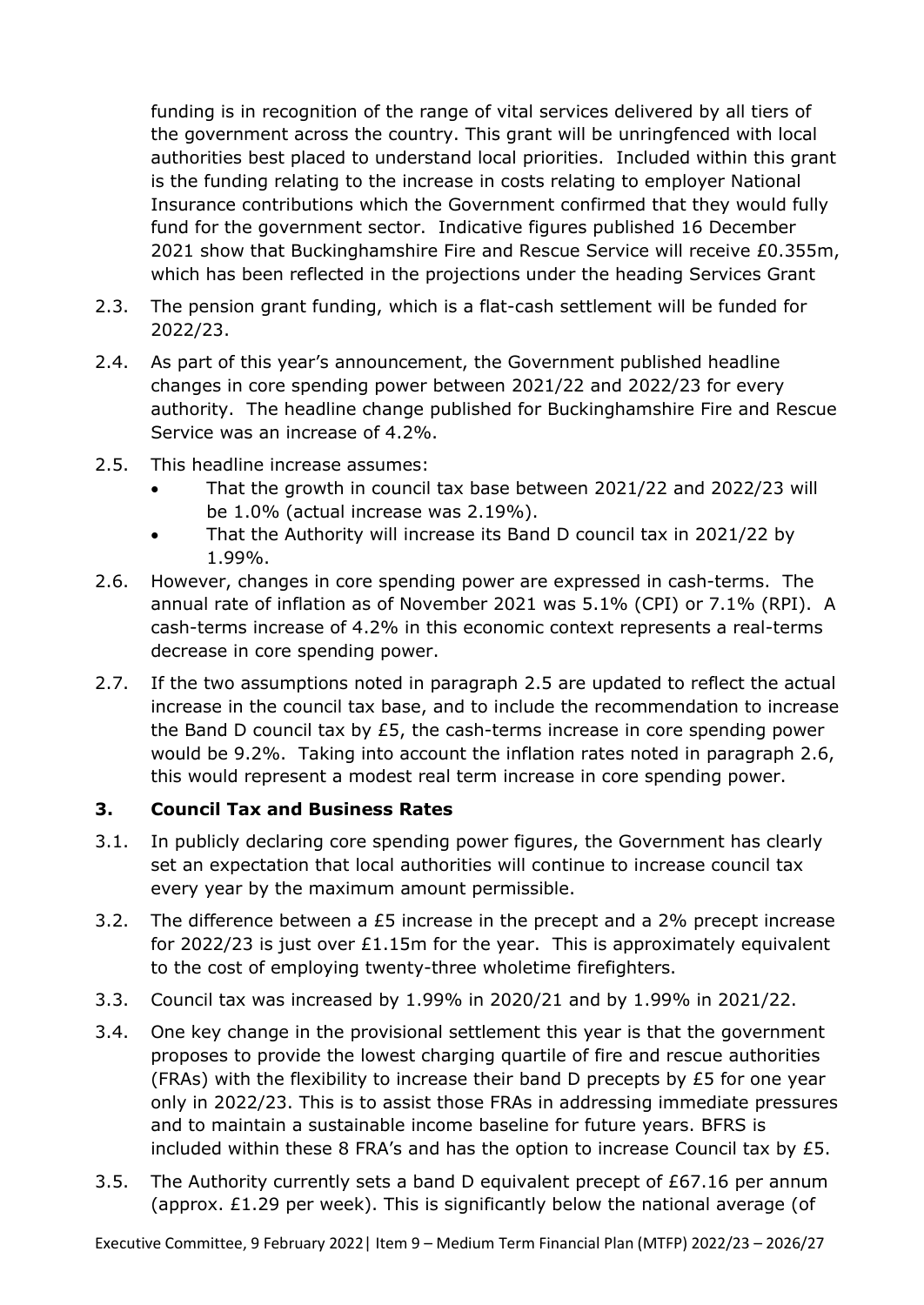£80.06) and is the second lowest precept of any non-metropolitan combined fire authority.

3.6. Council tax chargeable for each band should the Authority resolve to increase the band D by £5 is shown in Appendix 3.

## **4. Risk Factors in Budget Assumptions**

- 4.1. The budget proposed for 2022/23 at Appendix 1 has been compiled by looking in detail at current spending and future plans.
- 4.2. This year officers continued with the incremental budgeting approach when developing the budget proposal for 2022/23. The budget setting process was scrutinised by Officers and Members to ensure only proposals which added value for money and in line with Corporate Plan and Public Safety Plan priorities were approved.
- 4.3. At the time of writing the Authority had not yet received formal written notification of the continuation of the USAR grant for 2022/23, but it is expected imminently. However, the potential discontinuation of USAR funding in future years is a significant financial risk facing the Authority at present.
- 4.4. Uncertainty persists regarding pensions following the ruling in December 2018 that the transitional arrangements introduced for the firefighters' schemes in 2015 were discriminatory. At the employment tribunal hearing on 18 December 2019, it was ruled that the claimants, members of the 1992 and 2006 firefighters' pension schemes, are now entitled to be treated as if they have remained members of their original pension scheme. The Executive Committee have adopted the Local Government Association and Fire Brigade Union formulated immediate detriment framework in November 2021 and BFRS are currently processing claims from members who want to be treated as if they remained on their original pension scheme. It is expected that this will increase the longer-term costs of the firefighters' schemes, although it is not yet possible to quantify the impact.
- 4.5. Areas where budgets have changed significantly from previous years have been subject to a series of challenges by Officers and Members. Risks which have been identified are to be covered from the reserves.
- 4.6. The detailed costings are based on the updated budget requirement including the annual uplift assumptions below:

|                            | 2021/22  | 2022/23 | 2023/24 | 2024/25 | 2025/26 | 2026/27 |
|----------------------------|----------|---------|---------|---------|---------|---------|
| Pay inflation              | 1.5/2%   | 2%      | 2%      | 2%      | 2%      | 2%      |
| Council tax increase       | 1.99%    | 7.45%   | 1.99%   | 1.99%   | 1.99%   | 1.99%   |
| Council tax base           | $-0.65%$ | 2.19%   | 1.6%    | 1.6%    | 1.6%    | 1.6%    |
| Business rates tax<br>base | -8%      | 2.55%   | 2%      | 2%      | 2%      | 2%      |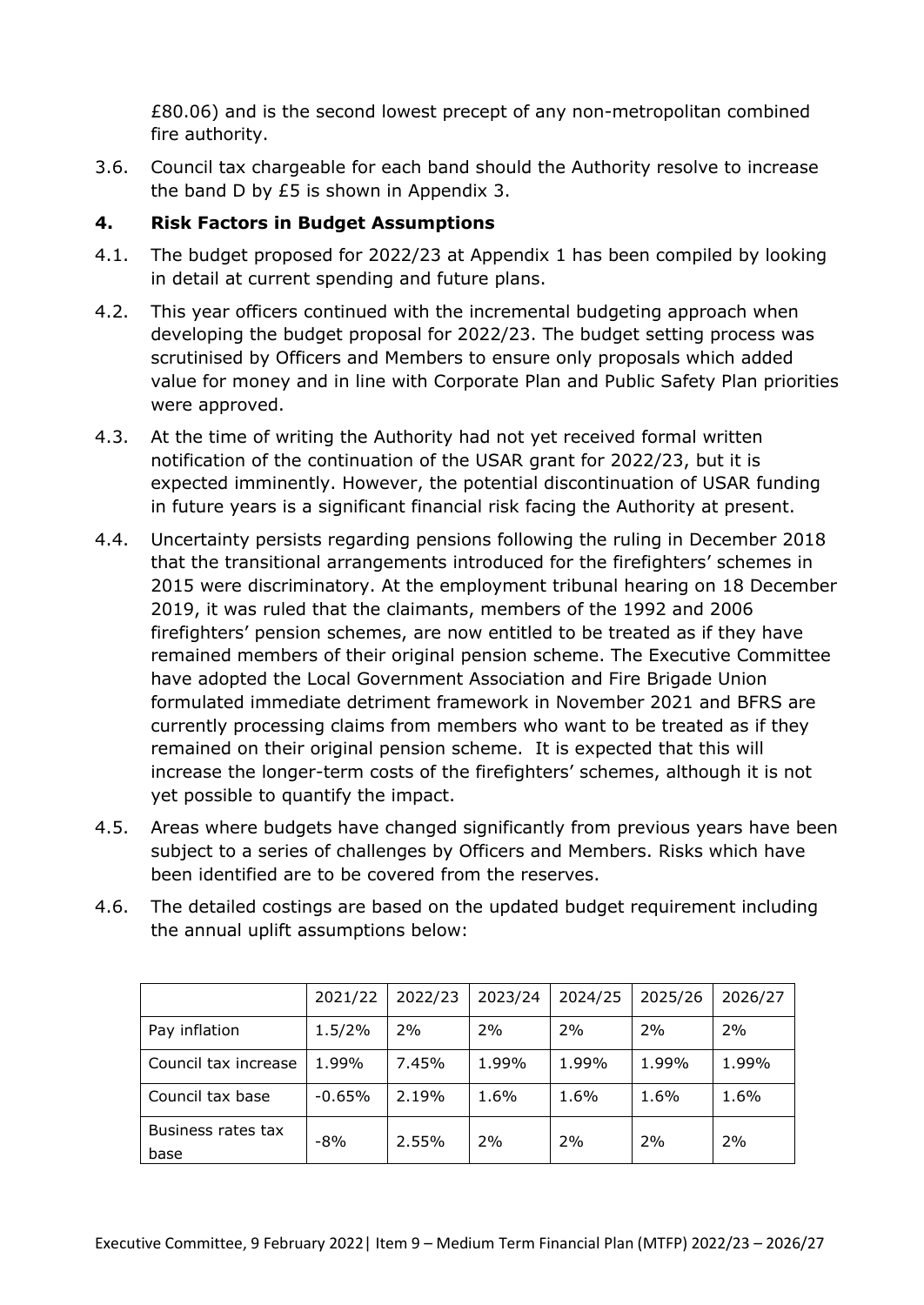# **5. Capital**

- 5.1. The revenue impact of the capital programme has been factored into the base revenue budget requirement. This includes an annual revenue contribution to capital (RCCO), details of which are shown in Appendix 1.
- 5.2. The table at Appendix 2 details the approved capital programme for 2021/22, the estimated provisional outturn position and any proposed slippage to the programme. Any slippage is then added to the new budget requests for 2022/23 to give a total capital budget requirement of £3m for 2022/23.
- 5.3. The Authority should also take cognisance of the prudential indicators when approving the capital programme (submitted as a separate paper at this meeting).

## **6. Scrutiny and Challenge Process**

6.1. All budget changes have been determined based on a series of challenge panels held by officers and then Members during the MTFP process.

# **7. Adequacy of Reserves**

- 7.1. The Reserves Strategy is now incorporated within the Financial Strategy which was approved by the Fire Authority at its meeting on 9 December 2020 [\(https://bucksfire.gov.uk/documents/2020/11/item-7c-fire-authority-9](https://bucksfire.gov.uk/documents/2020/11/item-7c-fire-authority-9-december-2020.pdf/) [december-2020.pdf/\)](https://bucksfire.gov.uk/documents/2020/11/item-7c-fire-authority-9-december-2020.pdf/). There have been no subsequent events that require the level of the General Fund determined at that time to be adjusted at present.
- 7.2. The latest forecast balances and reserves at year-end 2021/22 are:
	- General Fund Balance £1.5m
	- Earmarked Reserves £1.3m\*
	- Capital Reserves £2.5m

\* The earmarked reserves balance excludes the amount held by Oxfordshire County Council relating to the Thames Valley Fire Control Service.

## **8. Statement of the Chief Finance Officer**

- 8.1. The purpose of this statement is to comply with the requirements of the Local Government Act 2003 whereby the Chief Finance Officer, in the Fire Authority's case the Director of Finance and Assets and Chief Finance Officer, must report on:
	- The robustness of the estimates made for the purposes of the calculations of the budget and;
	- The adequacy of the proposed financial reserves;
	- In recommending the budget to the Authority, Members must have regard to this report when making decisions in connection with which it is made.
- 8.2. Given the level of the General Fund Balance and earmarked reserves available, the prudent approach to the budget setting process for the next financial year and the controls for budget management, it is my conclusion as Chief Finance Officer for the Authority that there is sufficient capacity in the reserves to cope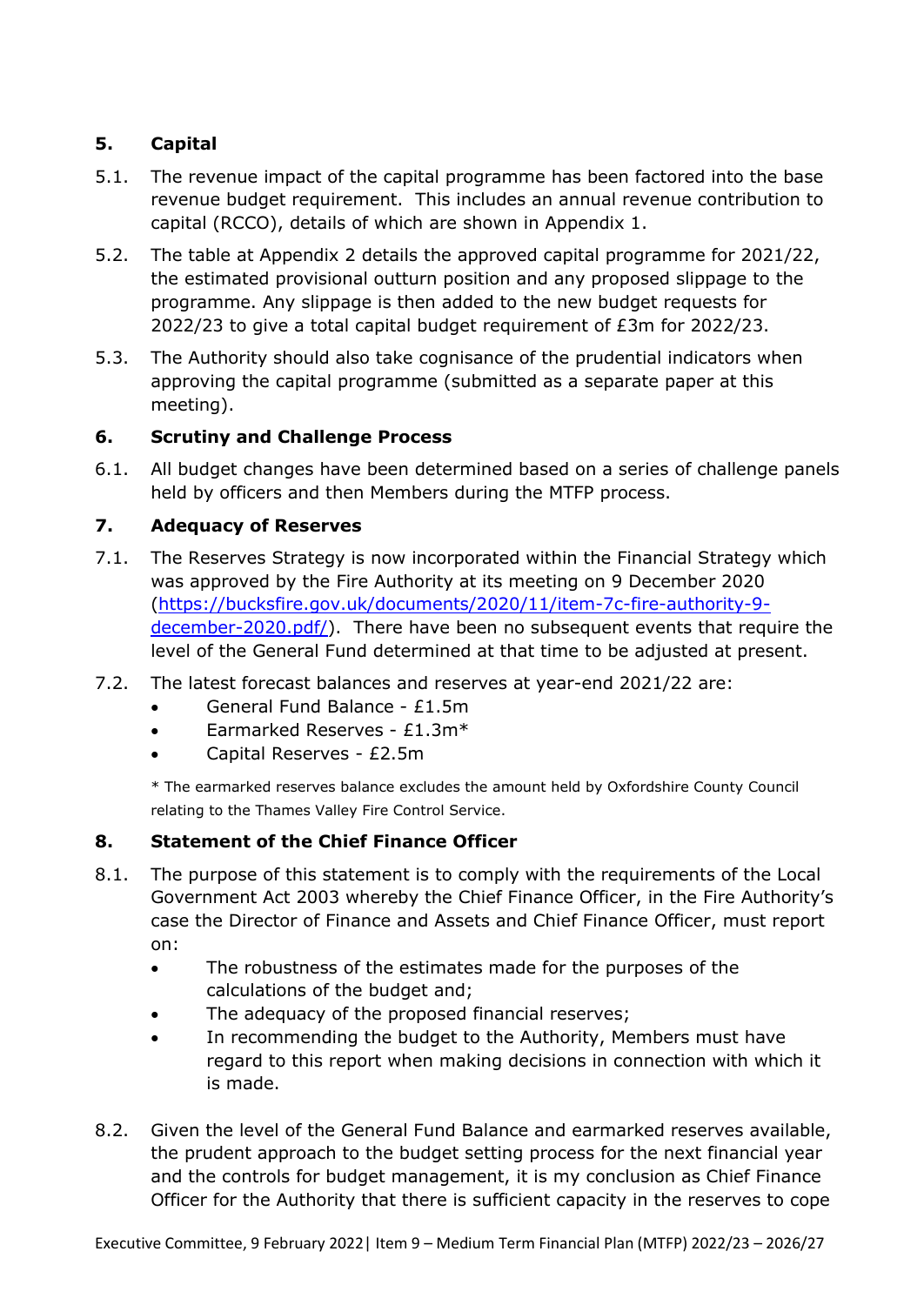with the financial risks the Authority faces for 2022/23 and future years and that the methodology applied provides the necessary assurance to the Authority about the robustness of the estimates used in constructing the budget.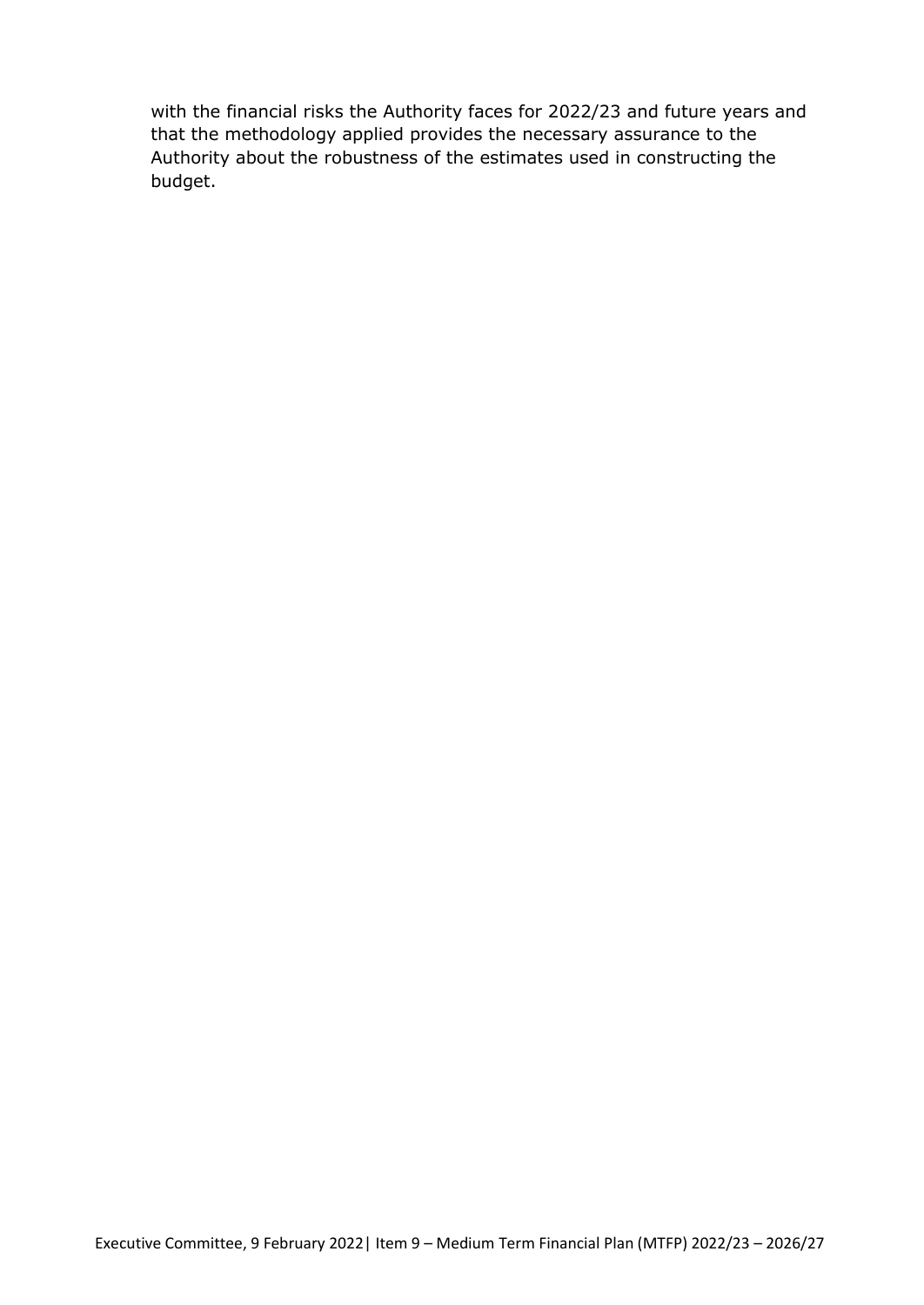#### **Appendix 1 – MTFP Model**

The model below is based on the assumptions detailed in Sections 3 and 4 and all significant budget movements have been subjected to Officer and Member scrutiny as noted in Section 6.1. The statutory deadline for the billing authorities to provide Council Tax and business rates information to the Authority is 31 January 2022. Any changes to these figures will be presented in a revised Appendix 1 at the meeting.

| <b>Directorate</b>                            | 2021/22     | 2022/23   | 2023/24   | 2024/25      | 2025/26   | 2026/27     |
|-----------------------------------------------|-------------|-----------|-----------|--------------|-----------|-------------|
|                                               | £000        | £000      | £000      | £000         | £000      | £000        |
|                                               |             |           |           |              |           |             |
| <b>Base Budget</b>                            | 0           | 32,277    | 33,689    | 34,160       | 35,206    | 36,257      |
| Pay Adjustment                                | 0           | 347       | 463       | 472          | 481       | 491         |
| Inflation Adjustment                          | 0           | 0         | 100       | 100          | 100       | 100         |
| Corporate Core                                | 1,605       | $-20$     | $-28$     | $-45$        | 0         | 0           |
| <b>Statutory Accounting &amp; Contingency</b> | 297         | 0         | 0         | 0            | 0         | $\mathbf 0$ |
| Delivery, Corporate Development & Planning    | 21,922      | 669       | 443       | 400          | 100       | 0           |
| <b>Human Resources</b>                        | 529         | $-6$      | 0         | 0            | $\Omega$  | $\mathbf 0$ |
| Finance & Assets                              | 6,140       | 381       | $-40$     | 0            | $-20$     | $\mathbf 0$ |
| <b>RCCO</b>                                   | 1,784       | 41        | $-467$    | 119          | 390       | 492         |
| <b>Net Budget Requirement</b>                 | 32,277      | 33,689    | 34,160    | 35,206       | 36,257    | 37,340      |
| Revenue Support Grant/ Business Rates         | $-7,801$    | $-8,000$  | $-8,147$  | $-8,294$     | $-8,456$  | $-8,618$    |
| Services Grant                                | $\mathbf 0$ | $-355$    | $-150$    | $-150$       | $-150$    | $-150$      |
| Council Tax Receipts Surplus/Deficit          | 33          | $-257$    | 41        | $\mathbf 0$  | 0         | 0           |
| <b>Council Tax Support Grant</b>              | $-336$      | $\Omega$  | 0         | $\mathbf{0}$ | $\Omega$  | $\Omega$    |
| <b>Fire Specific Grants</b>                   | $-1,123$    | $-1,110$  | $-1,115$  | $-1,120$     | $-1,125$  | $-1,130$    |
| <b>Council Tax Receipts</b>                   | $-20,729$   | $-22,759$ | $-23,581$ | $-24,434$    | $-25,318$ | $-26,234$   |
| <b>Pension Grant Funding</b>                  | $-1,208$    | $-1,208$  | $-1,208$  | $-1,208$     | $-1,208$  | $-1,208$    |
| Use of Reserves                               | $-1,113$    | 0         | 0         | $\mathbf{0}$ | $\Omega$  | $\Omega$    |
| <b>Total Funding Available</b>                | $-32,277$   | $-33,689$ | $-34,160$ | $-35,206$    | $-36,257$ | $-37,340$   |
| Shortfall/(Surplus) for Year                  | 0           | 0         | 0         | $\pmb{0}$    | 0         | $\mathbf 0$ |
| <b>Cumulative Savings Requirement</b>         | 0           | 0         | 0         | $\mathbf{0}$ | 0         | 0           |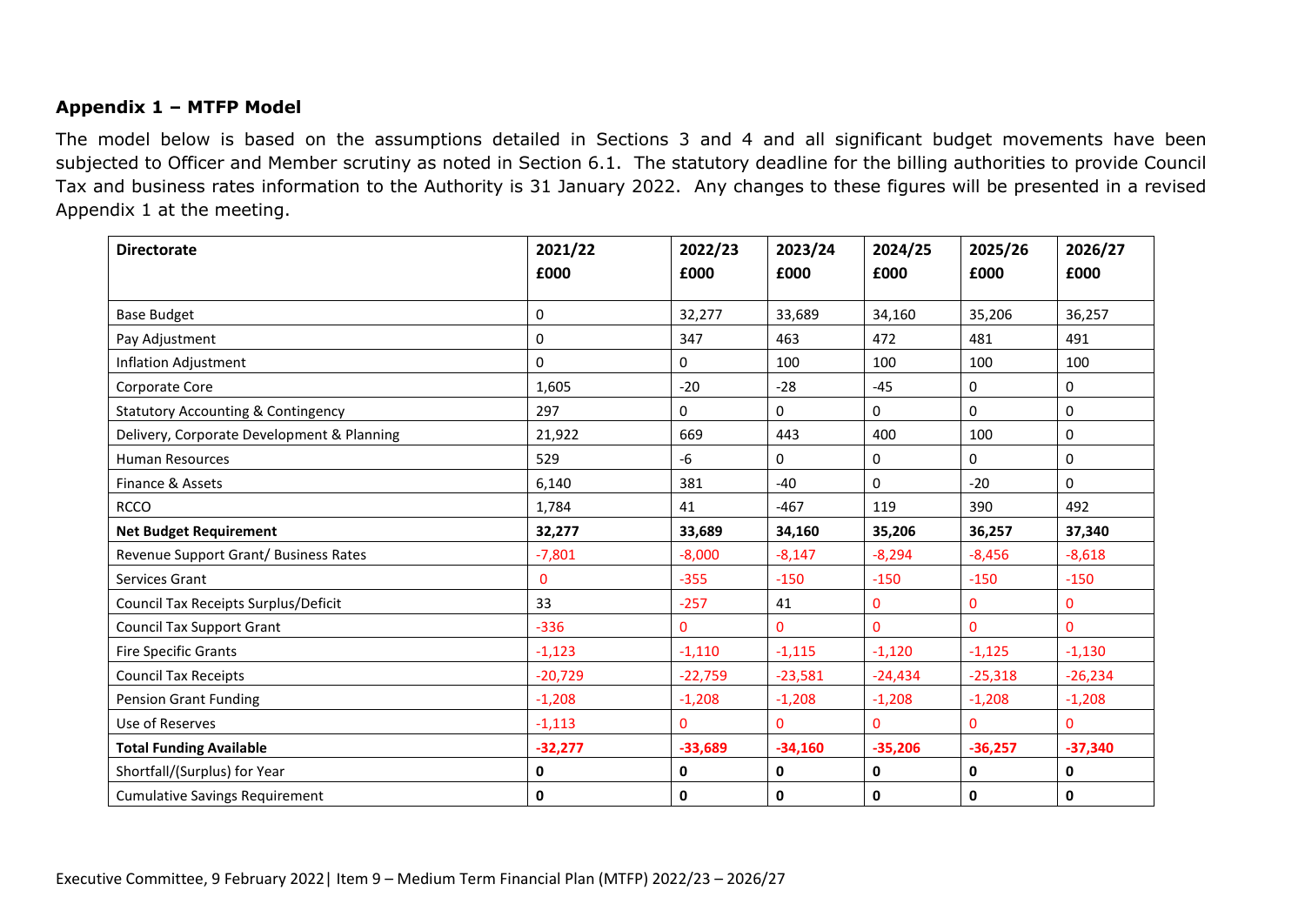# **Appendix 1b – Reserves Position**

| <b>Reserves Position</b>                               | 2021/22  | 2022/23  | 2023/24  | 2024/25  | 2025/26  | 2026/27  |
|--------------------------------------------------------|----------|----------|----------|----------|----------|----------|
|                                                        | £000     | £000     | £000     | £000     | £000     | £000     |
| <b>General Fund Balance</b>                            | $-1,500$ | $-1,500$ | $-1.500$ | $-1,500$ | $-1,500$ | $-1,500$ |
| Other Earmarked Reserves (excluding Control Room Res.) | $-1,304$ | $-1,304$ | $-1,304$ | $-1,304$ | $-1,304$ | $-1,304$ |
| <b>Earmarked Capital Reserves</b>                      | $-2,484$ | $-4.347$ | $-4,089$ | $-4.061$ | $-4.448$ | $-5,327$ |
| Total                                                  | $-5,288$ | $-7,151$ | $-6,893$ | $-6,865$ | $-7,252$ | $-8,131$ |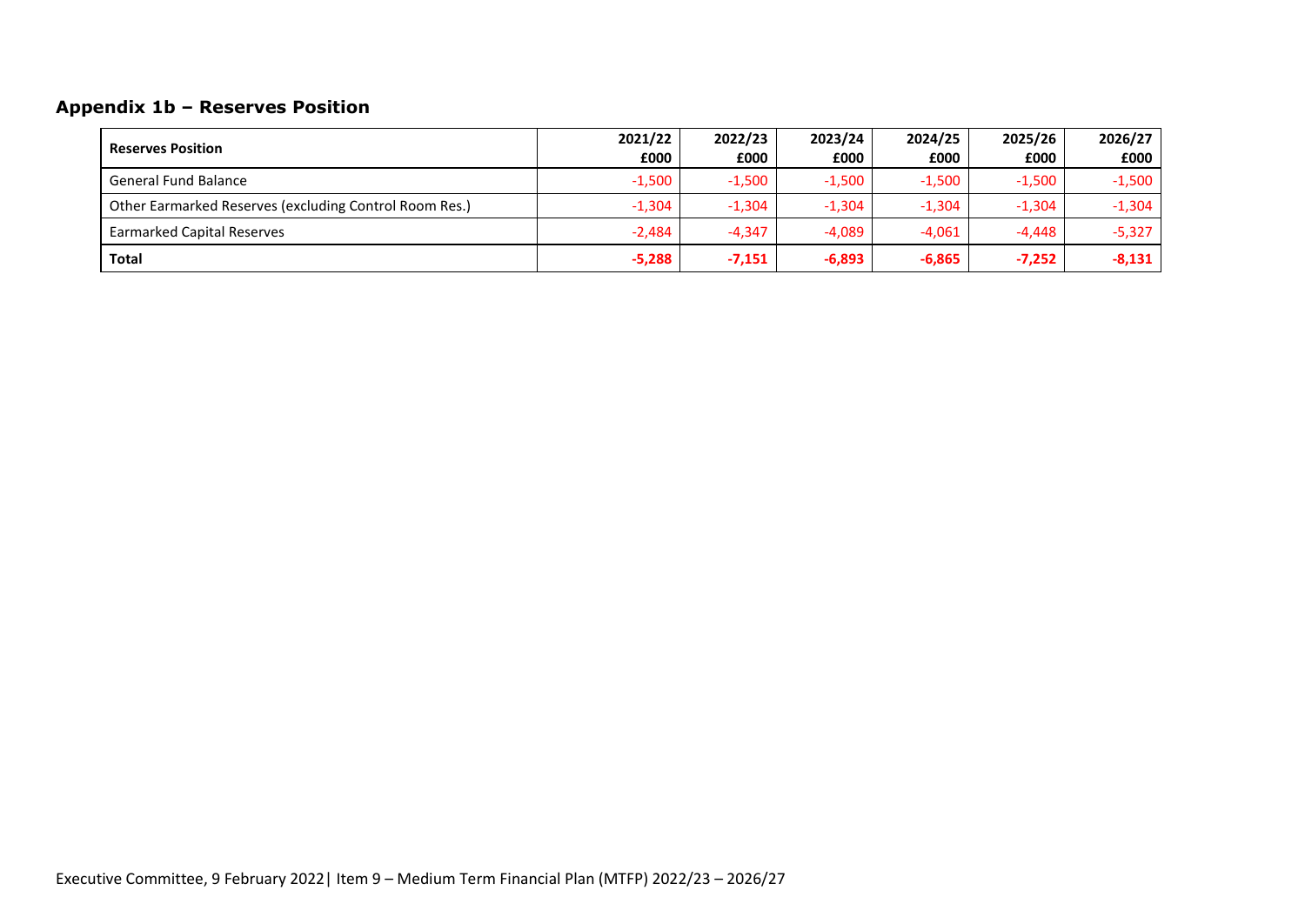#### **Appendix 2 – Capital Programme**

The table below summarises the capital programme from 2021/22 through to 2026/27 and is based on the revenue contribution to capital levels shown in Appendix 1:

| <b>Capital Programme</b>              | 2021/22<br>£000 | 2022/23<br>£000          | 2023/24<br>£000              | 2024/25<br>£000          | 2025/26<br>£000              | 2026/27<br>£000 |
|---------------------------------------|-----------------|--------------------------|------------------------------|--------------------------|------------------------------|-----------------|
| Property                              | 500             | 500                      | 500                          | 500                      | 500                          | 500             |
| Hydraulic Equipment                   | 65              | 65                       | 65                           | 65                       | 65                           | 65              |
| <b>Operational Equipment</b>          | 90              | 1,155                    | 90                           | 90                       | 90                           | 90              |
| <b>Operational Red Fleet Vehicles</b> | 750             | 500                      | 750                          | 750                      | 750                          | 750             |
| ICT                                   | 575             | 206                      | 211                          | 100                      | 75                           | 75              |
| Slippage (Approved at July 2021 Exec) | 472             | $\overline{\phantom{a}}$ | $\overline{\phantom{a}}$     | $\overline{\phantom{a}}$ | $\overline{\phantom{a}}$     |                 |
| In-year Movements                     | $-50$           | $\overline{\phantom{a}}$ | $\overline{\phantom{a}}$     | $\overline{\phantom{a}}$ | $\overline{\phantom{a}}$     |                 |
| <b>Current Year Slippage Forecast</b> | $-536$          | 536                      | $\overline{\phantom{a}}$     | $\overline{\phantom{0}}$ | $\qquad \qquad \blacksquare$ |                 |
| Forecast O/S                          | 636             |                          | $\qquad \qquad \blacksquare$ | $\overline{\phantom{a}}$ |                              |                 |
| <b>Total Expenditure</b>              | 2,502           | 2,962                    | 1,616                        | 1,505                    | 1,480                        | 1,480           |
| Funding b/fwd                         | $-2,611$        | $-2,484$                 | $-4,347$                     | $-4,089$                 | $-4,061$                     | $-4,448$        |
| In Year Funding                       | $-2,375$        | $-4,825$                 | $-1,358$                     | $-1,477$                 | $-1,867$                     | $-2,359$        |
| <b>Funding (Available)/Deficit</b>    | $-2,484$        | -4,347                   | $-4,089$                     | $-4,061$                 | $-4,448$                     | $-5,327$        |